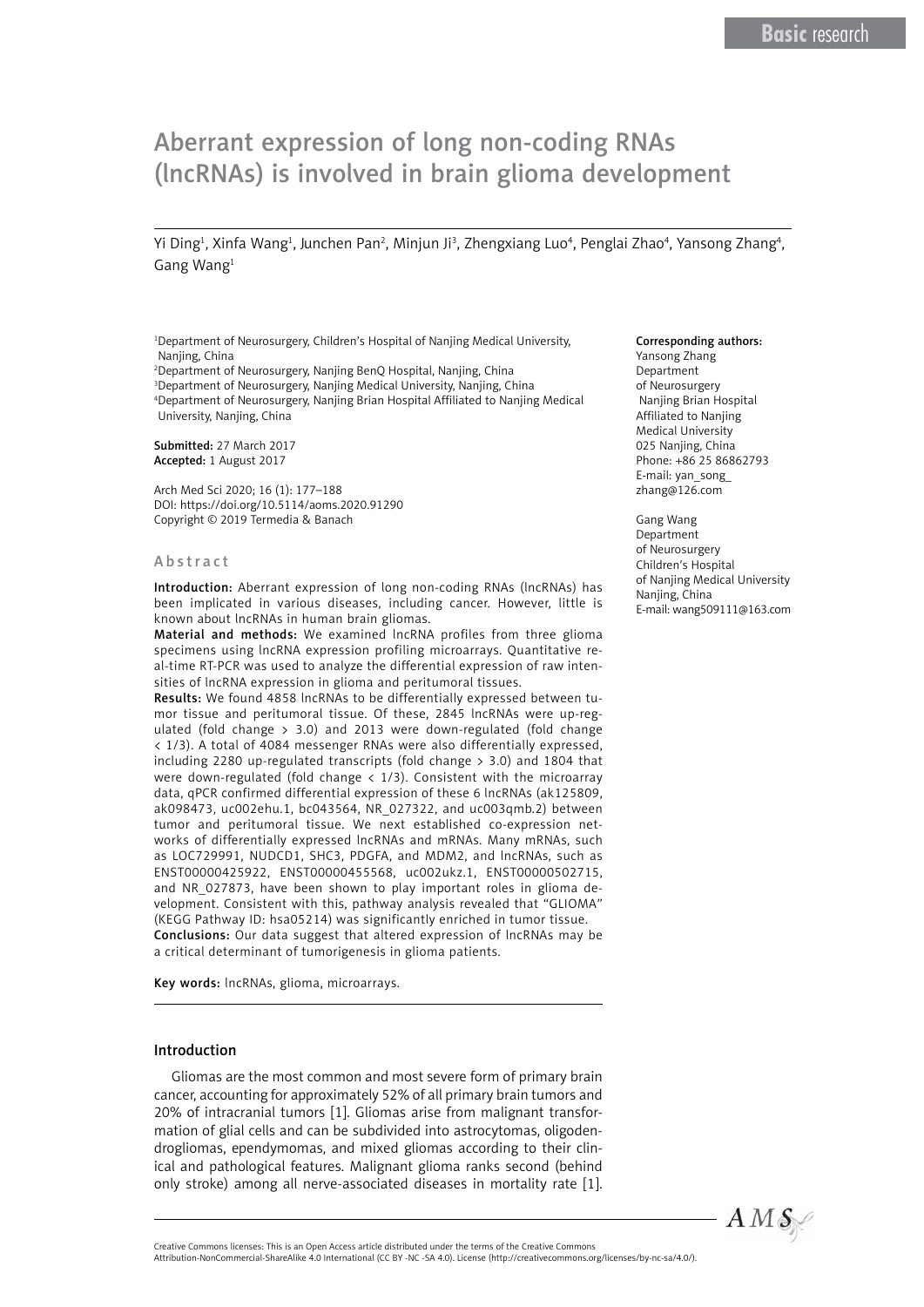Even with current surgical and chemotherapy options, the median survival time of patients with malignant glioma or glioblastoma is only 14 months [2]. While great strides in glioma research have been made over the last two decades, the exact pathological mechanism underlying the disease has not been defined [3]. Thus, additional research is required to not only better understand the disease itself but also to improve prognosis and therapeutic options for patients.

Long non-coding RNAs (lncRNAs) are regulatory RNA transcripts typically over 200 nucleotides in length [4]. In mammals, lncRNAs are 6–8 times more abundant than mRNAs and are encoded by 4–9% of the entire genome [5]. While originally considered the "noise" of transcription, lncRNAs are now known to be vital in multiple molecular processes, including chromatin modification [5, 6], transcriptional activation [7], and post-transcriptional regulation [8]. LncRNAs have also been shown to be critical in a number of physiological and pathological processes [9–13].

Aberrant expression of lncRNAs has been linked to tumorigenesis [14, 15]. For example, one study used a hepatocellular carcinoma-specific cDNA microarray to identify increased expression of the lncRNA HULC in tumor tissue [15]. Additionally, lncRNA-HULC was also detectable in the plasma of hepatocellular carcinoma patients, thus making it a potential diagnostic biomarker [15]. LncRNA-HULC (hepatocellular carcinoma up-regulated long non-coding RNA) was also shown to regulate the expression of multiple genes in hepatocellular carcinoma cells, strengthening the link between this lncRNA and tumorigenesis [12]. Overexpression of the lncRNA maternally expressed gene 3 (MEG3) inhibited proliferation and induced apoptosis of both U87 MG and U251 human glioma cell lines [16]. The authors showed that this effect was due to the interaction among MEG3, p53, MDM2, and GDF15 [17]. Another study examined the expression profiles of both lncRNAs and mRNAs in glioblastoma; the authors found two lncRNAs, ASLNC22381 and ASLNC2081, that were related to the disease via their regulation of insulin-like growth factor 1 (IGF-1) [18]. Zhang *et al.* used a combination of publicly available data and their own microarray analysis to assess lncRNA expression in astrocytic and oligodendroglial glioma [19]. Interestingly, they found a significant correlation between the expression of specific lncRNAs and both malignancy grade and histological differentiation [19]. The follow-up to these findings has been limited due to insufficient quantity of samples and to limited lncRNAs included on microarray platforms. Despite this, much of this earlier work laid the foundation for a role for lncRNAs in glioma development – a topic that deserves more extensive study.

Here, we used lncRNA expression profiling microarray to identify differentially expressed lncRNAs in clinical glioma samples compared to normal tissue. Six lncRNAs (ak125809, ak098473, uc002ehu.1, bc043564, NR\_027322, and uc-003qmb.2) were selected and validated by quantitative real-time RT-PCR (qPCR). We established an mRNA/lncRNA co-expression network to identify key regulators of glioma development. The data we present here may provide a better understanding of the disease and new therapeutic strategies to combat it in patients.

## Material and methods

## Sample collection

Forty cases of glioma and peritumoral tissue were obtained from the Neurosurgery Department of Nanjing Brain Hospital Affiliated with Nanjing Medical University. Peritumoral tissue was obtained from both a surgical approach and peripheral edema tissue. Pathological categories were evaluated by the hospital's pathologist (ID: NJNKYY2012LS027). Written informed consent was obtained from all patients. This study was approved by the Ethics Committee of the University. Following collection, specimens were shipped and preserved in liquid nitrogen. Details are shown in supplement material 1. The protocol for the tissue collection was as follows: (1) Record the information of tumor tissue on the tissue cryopreserved tube; (2) wash the tumor tissue with saline, use ophthalmic scissors, ophthalmic tweezers to remove blood vessels, envelopes and necrotic tissue; (3) cut the tumor tissue into 2 mm thick slices; (4) flatten tissue on sterile gauze, and remove the surface liquid of tissue sections; (5) quickly immerse the tissue in liquid nitrogen, not less than 5 minutes; (6) quickly move the tissue into the tissue cryopreservation tube, tighten the tube and move into the liquid nitrogen tank for preservation.

# RNA extraction

Total RNA was isolated with TRIzol reagent (Invitrogen, CA, USA) following the single-step method [20]: 1) Glioma and adjacent tissues were pulverized with a mortar and pestle in liquid nitrogen. Tissue samples were homogenized in 1 ml of Trizol per 50 mg of tissue until liquid nitrogen evaporated. 2) The homogenate was pipetted up and down several times and transferred to an Eppendorf tube. 3) Homogenized samples were incubated for 5 min at room temperature and then centrifuged at 12,000 rpm for 5 min according to the protocol. Next, 200 μl of chloroform was added per 1 ml of TRIzol. Samples were incubated for 15 min at room temperature and centrifuged at 12,000 rpm for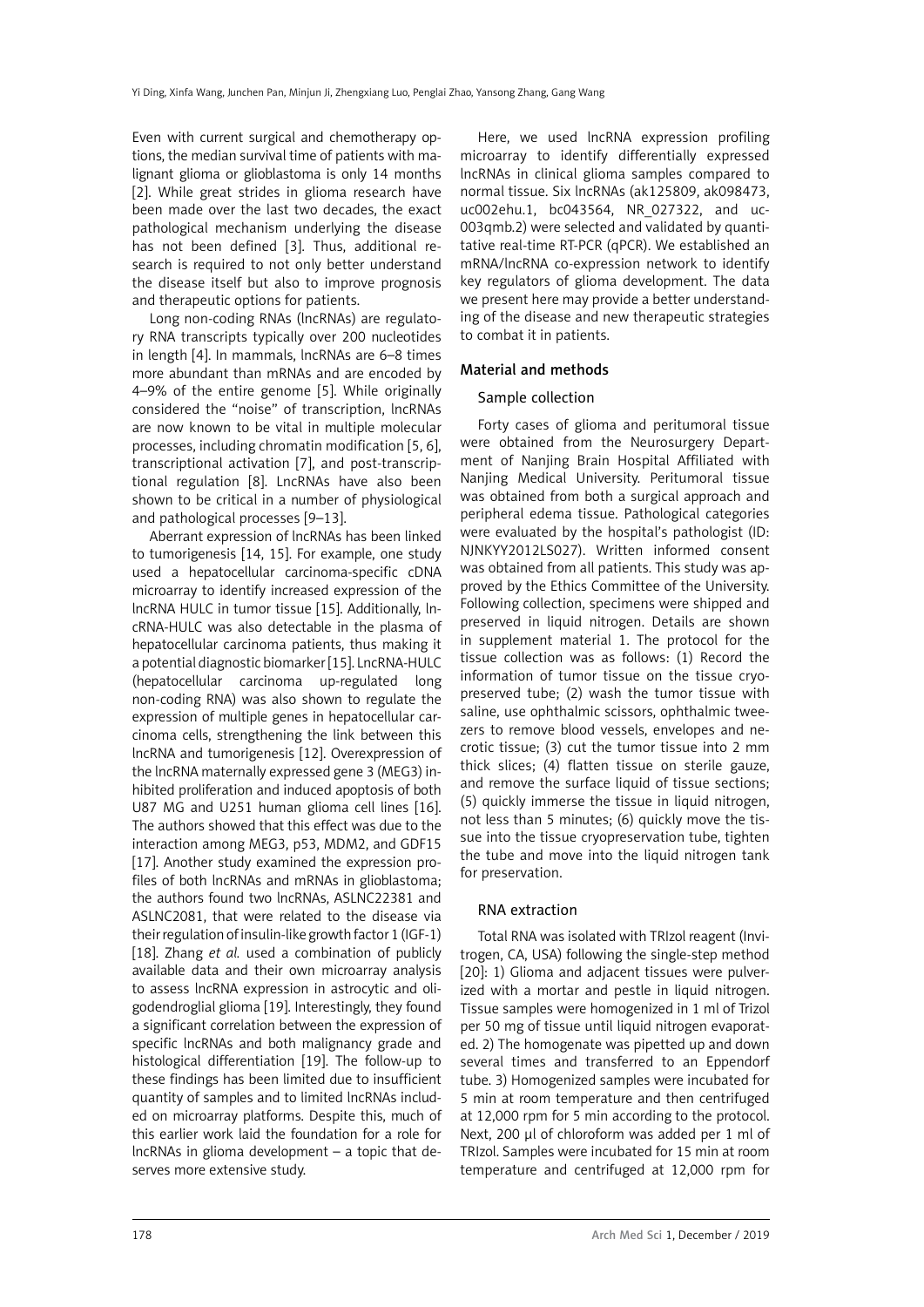15 min at 4°C. The upper soluble layer was isolated and mixed with 0.5 ml of isopropanol per 1 ml of TRIzol. Samples were incubated for 10 min at room temperature and centrifuged at 12,000 rpm for 10 min at 4°C. The supernatant was removed and washed with 1 ml of 75% ethanol. Samples were then centrifuged at 8,000 rpm for 5 min at 4°C. This was followed by a brief incubation at room temperature to allow the samples to dry. Finally, RNA samples were dissolved in 50 μl of DEPC water and stored at –80°C until use. The concentration of each sample was determined using the NanoDrop ND-1000 Spectrophotometer (NanoDrop Technologies, Inc., USA). RNA integrity was evaluated by electrophoresis on a denaturing agarose gel.

#### LncRNA and mRNA microarrays

Total RNA from both glioma (0301, 0605, and 114982) and peritumoral tissue (0601) was isolated and converted into double-stranded complementary DNA (cDNA). The synthesized cDNAs were labeled and hybridized to Arraystar Human lncRNA Microarray V2.0 (Arraystar, Rockville, MD) containing probes for 33,045 lncRNAs and 30,215 mRNAs identified from both publications and authoritative databases, such as RefSeq, UCSC Knowngenes, and Ensembl. Each transcript was represented by a specific exon or splice junction probe, which could accurately identify individual transcripts. Positive control probes and negative control probes for housekeeping genes were also printed onto the array [21].

## Microarray hybridization and data analysis

Arraystar lncRNA Array Protocol: step 1 – Prepare the RNA sample using the following reagents and kits: TRIzol Reagent (Invitrogen Life Technologies), Biopulverizer (Biospec), and Mini-Bead-Beater-16 (Biospec); step 2 – Total RNA clean-up and quality control using the following reagents and instruments: RNeasy Mini Kit (Qiagen, p/n 74104), NanoDrop ND-1000, and Baseline-ZERO DNase (EPICENTRE, Cat. Nos. DB0711K); step 3 – Prepare

labeling reaction with the following: Quick Amp Labeling Kit and One-Color (Agilent p/n 5190-0442); step 4 – Purify the labeled RNA using the RNeasy Mini Kit (Qiagen, p/n 74104) and NanoDrop ND-1000; step 5 – Hybridization using the Agilent Gene Expression Hybridization Kit (Agilent, p/n 5188- 5242), stainless hybridization chamber (Agilent, p/n G2534A), Hybridization Chamber gasket slides (Agilent, p/n G2534-60003), Hybridization oven (Agilent, p/n G2545A), and Hybridization oven rotator for Agilent Microarray Hybridization Chambers (Agilent, p/n G2530-60029); step 6 – Microarray Wash using Gene Expression Wash Buffer 1 (Agilent, p/n 5188-5325), Gene Expression Wash Buffer 2 (Agilent, p/n 5188-5326), Magnetic stir bar (Corning, p/n 401435), Magnetic stir plate (Corning, p/n 6795-410), and Slide-staining dish with slide rack (Thermo Shandon, p/n 121); step 7 – Scanning performed with Agilent Microarray Scanner (Agilent p/n G2565BA); step 8 – Extract data using Agilent Feature Extraction software. Following scanning on the Agilent Scanner G2505B, acquired images were analyzed with Agilent Feature Extraction software (version 10.7.3.1). Data analysis and normalization were performed using the GeneSpring GX v11.5.1 software package (Agilent Technologies). All microarray work and data processing were carried out by KangChen Bio-tech (Shanghai, P.R. China) [22].

# Real-time quantitative polymerase chain reaction (RT-qPCR)

Total RNA was extracted using TRIzol (Invitrogen, CA, USA). Reverse transcription was performed using the PrimeScript RT reagent Kit with gDNA Eraser (Perfect Real Time) (TaKaRa, Dalian, China) according to the manufacturer's protocol. Expression of lncRNAs (ak125809, ak098473, uc002ehu.1, bc043564, NR\_027322, and uc-003qmb.2) was determined using the SYBRGreen detection method (TaKaRa, Dalian, China). Samples were run on an ABI7500 System (Applied Biosystems, Foster City, CA). Primer sequences for lncRNA detection are listed in Table I. β-actin was

| <b>IncRNA</b> | Forward 5'-3'                   | Reverse 5'-3'               |  |  |
|---------------|---------------------------------|-----------------------------|--|--|
| ak125809      | GGGAGGTTTTGCTACTTCTGTG          | TGGTTCTTTGGGAGTGTTTGTT      |  |  |
| ak098473      | <b>GGAATGTCTCCCCTCACCTC</b>     | AGCTTGATCCCTCGTCCTTTG       |  |  |
| uc002ehu.1    | TGTAGGATGCCACTGGAAATG           | CTTCTGCGTGACAACTGAGGAT      |  |  |
| bc043564      | CTTTTTCGATCGGAACCGCC            | GAGGACGCTCTTCCTCCTTG        |  |  |
| NR 027322     | ACCTACCCCGTACTCATCCC            | <b>TGGTGTTCTCGGCTTCTGTC</b> |  |  |
| uc003qmb.2    | <b>TGTGGTATTTGTTCTCTTGGATTG</b> | ACTTCGGAGGCAGTAGTAAAATCA    |  |  |
| B-actin       | TCCTCTCCCAAGTCCACACA            | GCACGAAGGCTCATCATTCA        |  |  |

Table I. Primers for qPCR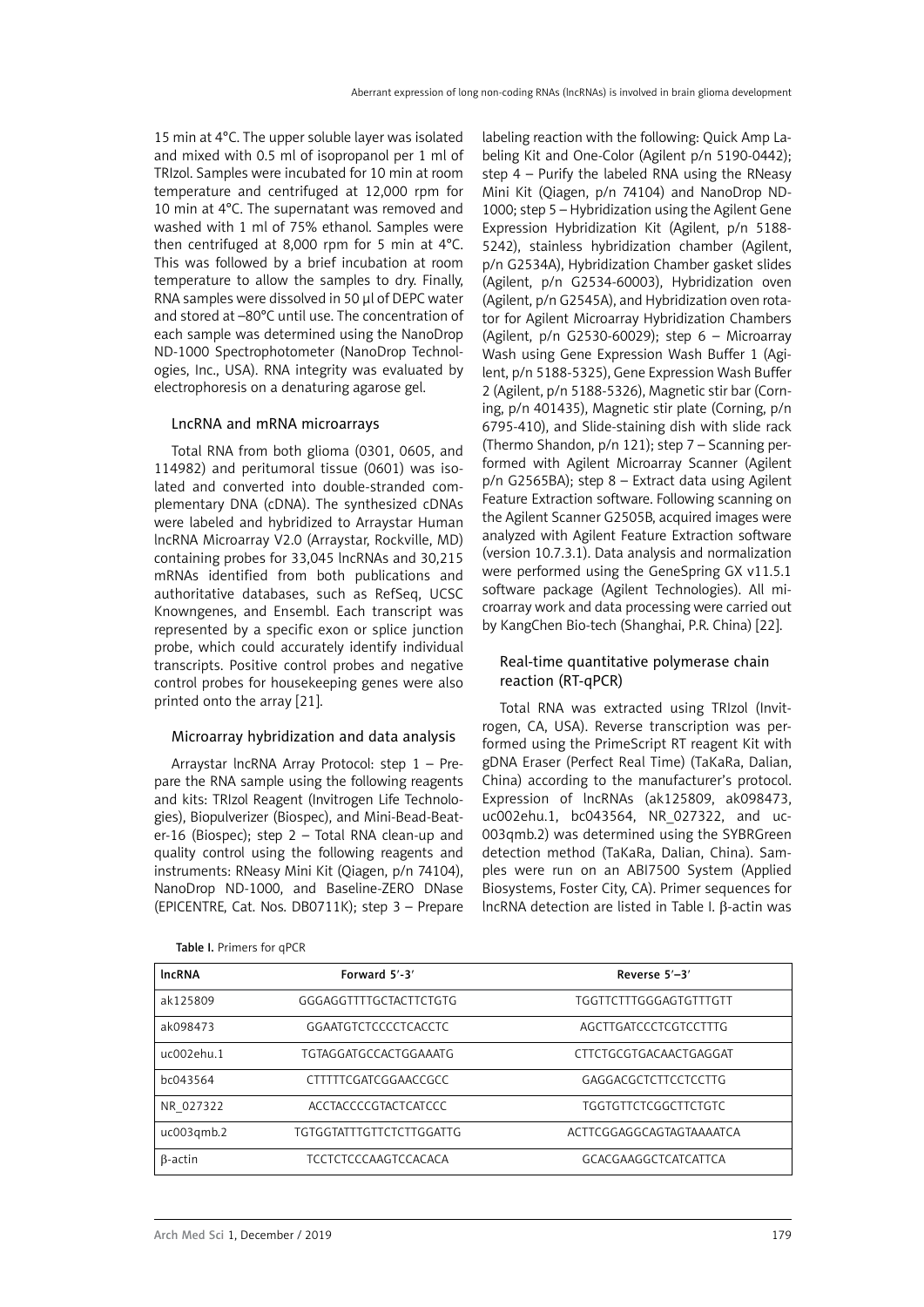used as a normalization control. The qPCR reaction was carried out in a total volume of 20 μl. The reaction consisted of 10 μl of 2 × SYBR Green Master mix, 1 μl of PCR Forward Primer (5 μmol/μl), 1 μl of PCR Reverse Primer (5 μmol/μl), 1 μl cDNA (10 ng), and 7 μl of RNase-free water. The RT-qPCR reaction was performed as follows: initial denaturation at 95°C for 10 min, 40 cycles of denaturation at 95°C for 15 s, annealing at 60°C for 30 s, and extension at 72°C for 30s, and a final extension at 72°C for 5 min. Each sample was analyzed in triplicate. The threshold cycle (CT) value was calculated by the mean value. Quantitative differential expression was calculated according to the 2<sup>- $\Delta\Delta$ Ct</sup> method [23]. Statistical analysis was conducted using Student's *t* test and SPSS software (Version 16.0 SPSS Inc.). Statistical significance was set at  $p < 0.05$ .

## Pathway analysis

Differentially expressed mRNAs were examined by pathway analysis using the latest KEGG (Kyoto Encyclopedia of Genes and Genomes) database. A number of specific biological pathways were identified by enrichment of the differentially expressed mRNAs. For statistical significance, the *p-*value cut-off was set at 0.05.

## Establishing co-expression networks

Co-expression networks of lncRNAs and mRNAs were constructed by differential gene expression. Different networks were drawn based on calculations of different types of expression data. For example, the co-expression network in the control group was calculated by differential gene expression in control samples, while that in the experimental group was calculated by differential gene expression in experimental samples. We calculated the Pearson correlation coefficient for each pair of genes. Regulatory relationships were identified when the Pearson coefficients achieved statistical significance; subsequently, significant correlation pairs were chosen to construct a network. An array M was constructed based on the regulatory relationship between genes and mapped into the network diagram. Within the network diagram, each node represents a single gene, and the edges between two nodes represent an interaction between genes, i.e. the correlation between lncRNA-mRNA, lncRNA-lncRNA, and mRNA-mRNA.

The degree of connectivity was used to assess the importance of the gene in the network. Degrees were used to quantify interactions between target genes. For any given gene, the higher its degree, the more regulatory relationships it is involved in with other genes in the network. Thus, the higher the degree, the more central the gene is in the network. Clustering coefficients were used to calculate the density of interactions among neighboring genes. The higher the clustering coefficient, the greater was the possibility that the gene was located in a core region and that neighboring genes were part of the core network as well. Core genes, which had high degree values, were defined as genes having extensive connections to other genes in the network. Comparisons between different networks were used to discover different gene connections in different networks.

## Statistical analysis

Each experiment was performed in triplicate, and all data were represented as average values. Differences between average values were analyzed using Student's *t* test. All statistical analyses were performed with SPSS software (Version 13.0; SPSS, Inc., Chicago, IL, USA).

Important biological pathways were identified with Fisher's test and the  $\chi^2$  test. Both p-value and FDR (the *p*-value cut-off is 0.05) were used as selection criteria. Enrichment was calculated based on the following formula:  $Re = (nf/n)/(Nf/N)(Re =$ ENRICHMENT), where *nf* is the number of differentially expressed genes in a particular gene category, *n* is the total number of genes in that category, *Nf* is the number of differentially expressed genes in the entire microarray, and *N* is the total number of genes included in the microarray [24–26].

## Results

#### Aberrantly expressed lncRNAs in glioma

We performed microarray analyses to identify lncRNAs and mRNAs that were differentially expressed between glioma tumor tissue (0301, 0605, and 114982) and peritumoral tissue (0601) (Figure 1 A). Differences in expression are represented as fold change of tumor/normal (T/N). A fold change  $\geq$  3 was used to filter the data (a negative fold change value indicated down-regulation and a positive value indicated up-regulation). In some cases, log2 fold changes are listed. *P*-value and fold change were both calculated by normalized expression data. Using these parameters, we identified thousands of lncRNAs that were differentially expressed between glioma and normal tissue. Importantly, these lncRNAs have been described in several publications and are also included in a number of databases, including UCSC\_knowngene, Ensembl, RefSeq\_NR, H-invDB, Fantom, Fantom\_stringent, RNAdb, NRED, misc\_lncRNA, and UCR.

We next compared lncRNA expression between tumor tissue and matched peritumoral tissue. While more than 23,000 lncRNAs were detected in all tissues, only a few thousand were found to be significantly differentially expressed. An average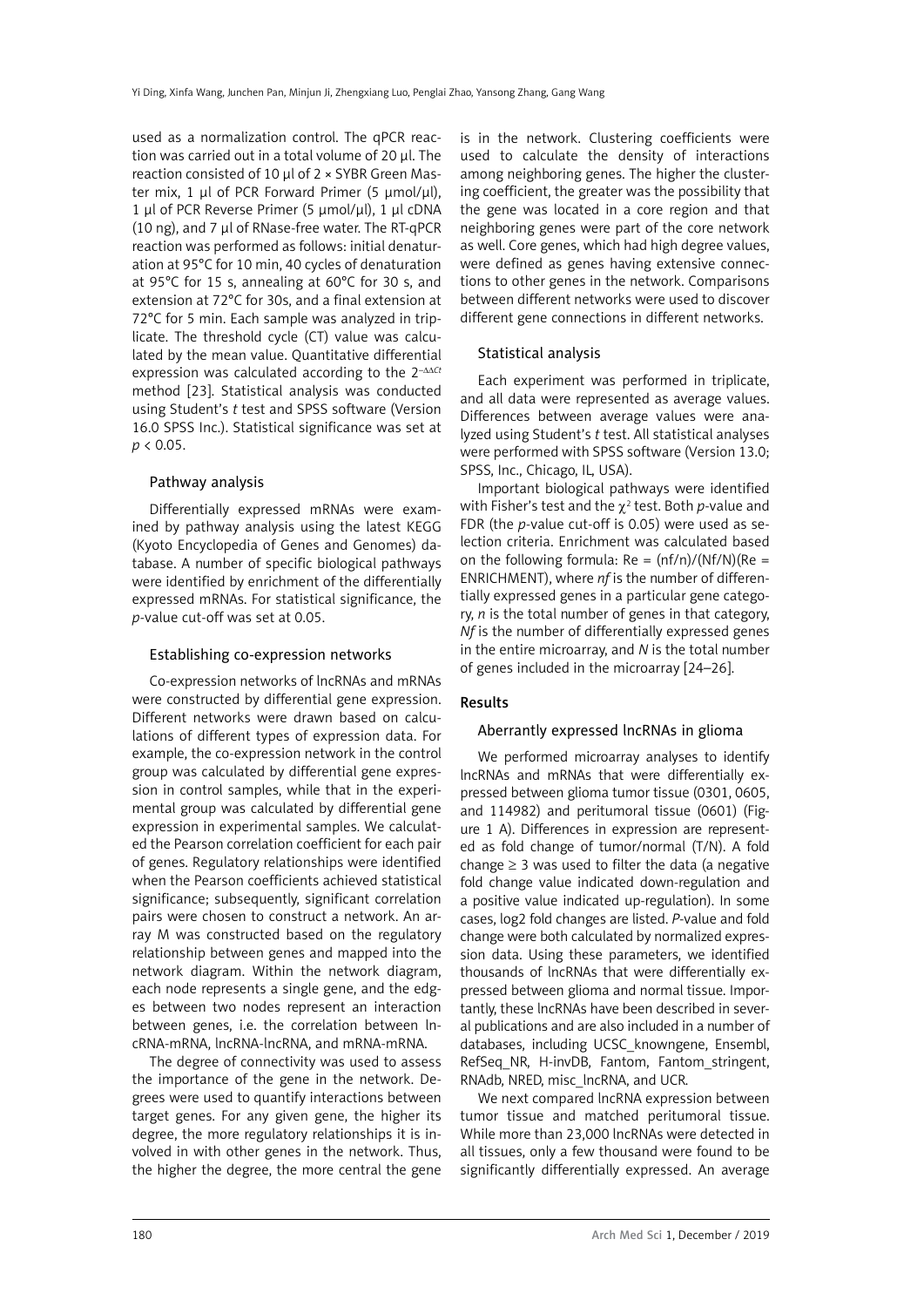



of 4,858 (4330–5153) lncRNAs were differentially expressed in glioma compared to peritumoral tissue. These consisted of 2,845 (2,610–3,228) up-regulated (fold change > 3.0) lncRNAs and 2,013 (1,720–2,395) down-regulated (fold change < 1/3) lncRNAs. In tissues obtained from the three glioma patients, there were 1,290 lncRNAs that were up-regulated or down-regulated more than 3-fold; additionally, 494 were changed (either up or down) more than 5-fold, and 145 lncRNAs altered by greater than 10-fold. Of all differentially expressed lncRNAs, uc002ukq.2 (log2 fold change  $T/N = 8.50108$ ) was the most significantly up-regulated and AK002107 ( $log2$  fold change T/N = –10.64121) was the most significantly down-regulated.

Of all differentially expressed lncRNAs, a majority were up-regulated in glioma; in contrast, a smaller percentage of lncRNAs were down-regulated in tumor tissue (Figure 1 B). Differentially expressed lncRNAs and mRNAs are provided in Table II. In general, the greater the fold change value, the more likely that a particular lncRNA is involved in tumor development. To narrow down our list, we chose 6 lncRNAs (ak125809, ak098473, uc002ehu.1, bc043564, NR 027322, and uc003qmb.2) showing the greatest fold changes and the highest raw intensity values for further investigation.

## Aberrantly expressed mRNAs in glioma

We identified 18,315 mRNA transcripts that were differentially expressed between tumor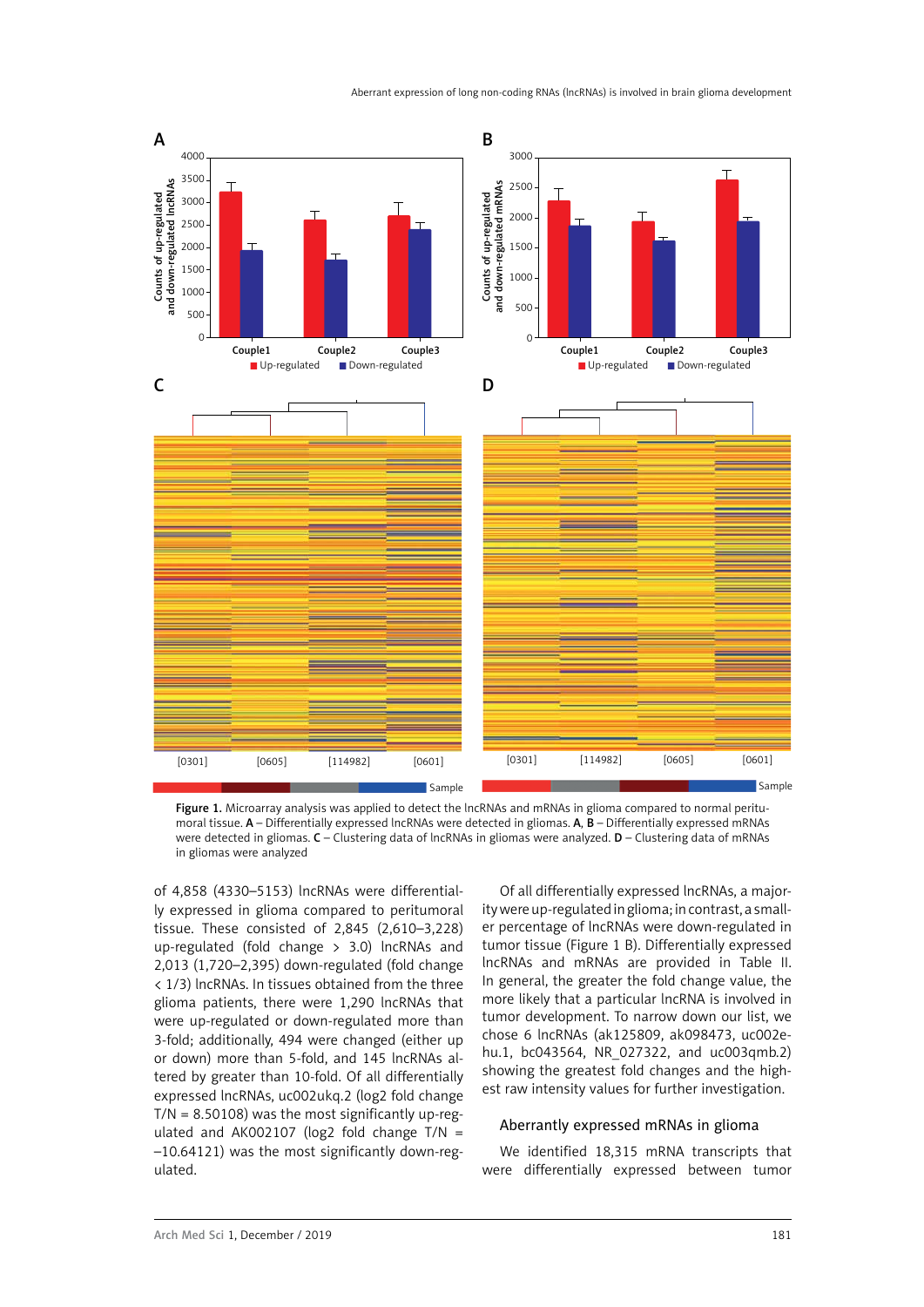| Relative long noncoding RNA expression between three glioma and adjacent normal tissues |                     |                    |                    |                    |       |                          |  |  |  |
|-----------------------------------------------------------------------------------------|---------------------|--------------------|--------------------|--------------------|-------|--------------------------|--|--|--|
| Sample                                                                                  | Long non-coding RNA |                    |                    |                    |       |                          |  |  |  |
| ID                                                                                      |                     | Fold change<br>> 3 | Fold change<br>> 5 | Fold change<br>>10 | Total | Changed<br><b>IncRNA</b> |  |  |  |
| Couple1                                                                                 | Up-regulation       | 2029               | 945<br>254         |                    | 3228  | 5153                     |  |  |  |
| $(0301 \text{ vs. } 0601)^*$                                                            | Down-regulation     | 1051               | 567<br>307         |                    | 1925  |                          |  |  |  |
| Couple2                                                                                 | Up-regulation       | 1668               | 741                | 201                |       | 4330                     |  |  |  |
| $(0605 \text{ vs. } 0601)$                                                              | Down-regulation     | 1084               | 403<br>233         |                    | 1720  |                          |  |  |  |
| Couple3                                                                                 | Up-regulation       | 1538               | 794                | 464                | 2696  | 5091                     |  |  |  |
| $(114982 \text{ vs. } 0601)$<br>Down-regulation                                         |                     | 1330               | 680<br>385         |                    | 2395  |                          |  |  |  |
| Relative messenger RNA expression between three glioma and adjacent normal tissues      |                     |                    |                    |                    |       |                          |  |  |  |
| Sample                                                                                  | Messenger RNA       |                    |                    |                    |       |                          |  |  |  |
|                                                                                         |                     | Fold change<br>> 3 | Fold change<br>> 5 | Fold change<br>>10 | Total | Changed<br><b>mRNA</b>   |  |  |  |
| Couple1                                                                                 | Up-regulation       | 1363               | 673                | 244                | 2280  | 4143                     |  |  |  |
| $(0301 \text{ vs. } 0601)$                                                              | Down-regulation     | 964                | 445                | 454                | 1863  |                          |  |  |  |
| Couple <sub>2</sub>                                                                     | Up-regulation       | 1106               | 558                | 272                | 1936  | 3548                     |  |  |  |
| $(0605 \text{ vs. } 0601)$                                                              | Down-regulation     | 916                | 398                | 298                | 1612  |                          |  |  |  |
| Couple3                                                                                 | Up-regulation       | 1353               | 856                | 417                | 2626  | 4564                     |  |  |  |
| $(114982 \text{ vs. } 0601)$                                                            | Down-regulation     | 903                | 536                | 499                | 1938  |                          |  |  |  |
| Glioma tissues: 0301, 0605, 114982. adjacent normal tissue: 0601                        |                     |                    |                    |                    |       |                          |  |  |  |

Table II. Summary of data from microarray for three pairs of glioma and adjacent normal tissues

tissue and normal tissue. An average of 2,280 (1,936–2,626) mRNAs were up-regulated more than 3-fold in tumor tissue and an average of 1,804 (1,612–1,938) mRNAs were down-regulated (fold change  $\langle 1/3 \rangle$  in tumors. In the three glioma samples, 1,735 mRNAs were differentially expressed greater than 3-fold, 762 mRNAs greater than 5-fold, and 272 mRNAs greater than 10-fold (Table II).

## Pathway analysis

Pathway analysis was performed to identify the major signaling pathways activated in tumor cells. We identified 19 pathways that were associated with aberrantly up-regulated transcripts; the most highly enriched pathway was Cell cycle – Homo sapiens (human) consisting of 34 differentially expressed target genes. In contrast, 39 pathways were associated with down-regulated transcripts; the most highly enriched pathway in this group was Salivary secretion – Homo sapiens (human) consisting of 21 target genes (recommended  $p$ -value cut-off = 0.05). Based on these analyses, we can also conclude that the "GLIOMA" signaling pathway (KEGG Pathway ID: hsa05214) was clearly involved in glioma development (Figure 2).

#### Establishing gene co-expression networks

We established lncRNA-mRNA co-expression networks to further investigate the connection between these two types of molecules. Only lncRNAs and mRNAs that were at least 5-fold differentially expressed between tumor and normal tissue were selected for construction of the co-expression network (Figure 3). Co-expression networks were constructed based on the expression values of differentially expressed lncRNAs and mRNAs in each sample. Since gene expression in tumors reflected the regulatory relationships among genes, the co-expression networks of differentially expressed lncRNAs and mRNAs were constructed based on tumor-specific conditions.

The network property of each node was analyzed based on the co-expression network. The degree of each gene in the network was used to predict mRNA/ lncRNA interaction. A list of mRNAs and lncRNAs with the highest degrees is provided in Table III.

Using the mRNA/lncRNA network, we identified 119 lncRNAs and 335 mRNAs showing some degree of interaction in glioma (correlation = 0.99, *p* = 0.007). Of these, LOC729991 and NUDCD1 mRNAs had the highest degree value. ENST00000425922 and ENST00000455568 lncRNAs were the most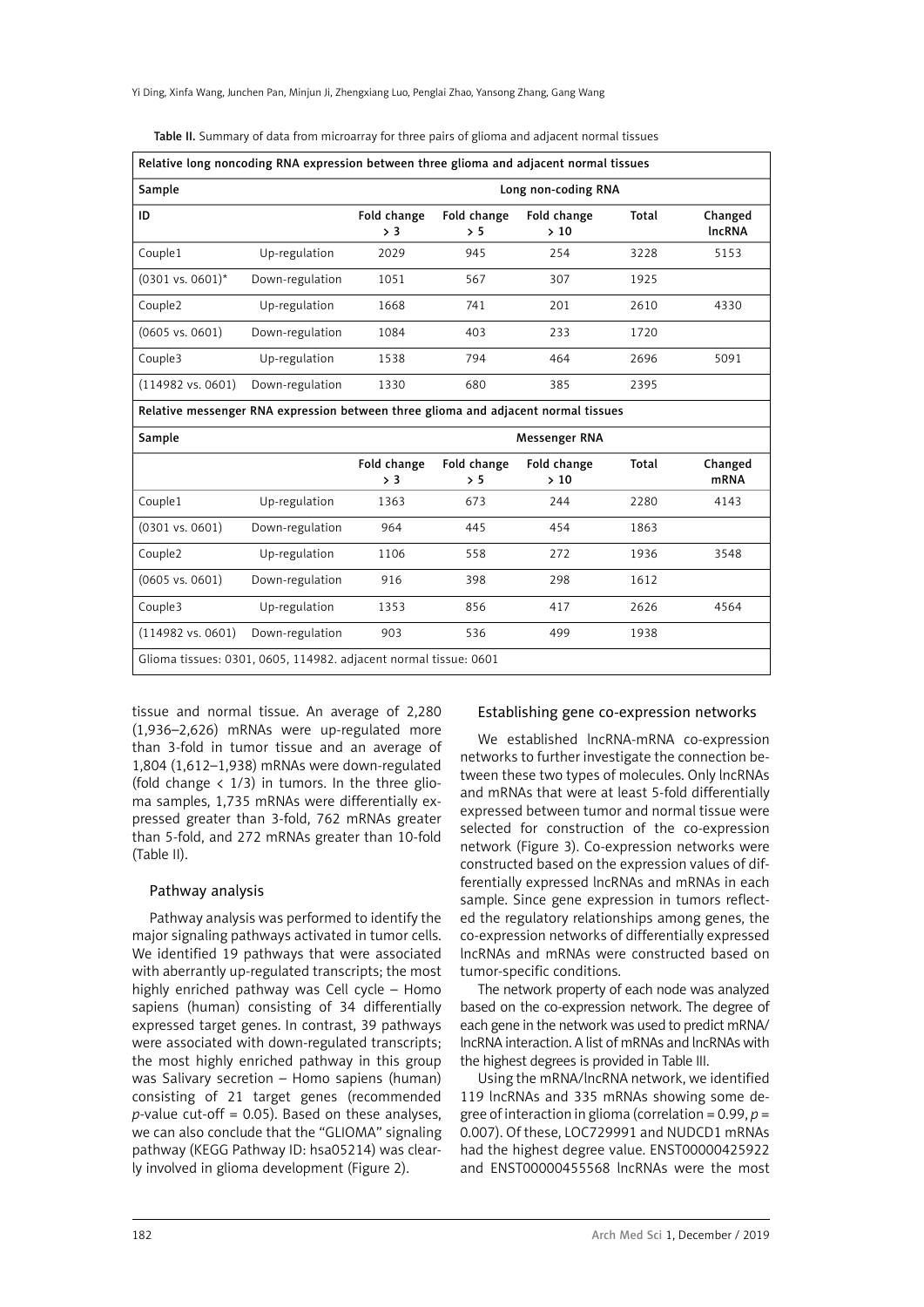

Figure 2. Pathway analysis of aberrantly expressed transcripts in gliomas. A – Key genes belonging to the "GLIO-MA" signaling pathway (KEGG: hsa05214), including PDGF, SHC, MDM2, and EGFR, also exhibit close relationships with lncRNAs

extensively connected with other mRNAs and lncRNAs in the network. Additionally, key genes of the "GLIOMA" signaling pathway, including SHC3, PDGFA, and MDM2, all had high degree scores.

#### RT-qPCR verification

lncRNAs that were differentially expressed in all three tumor groups and had fold changes > 10 were arranged in descending order based on normalized intensity. The top six lncRNAs in this group (ak125809, ak098473, uc002ehu.1, bc043564, NR 027322, and uc003qmb.2) were validated by qPCR. We found that lncRNAs ak125809, ak098473, and uc002ehu.1 were up-regulated in over 90% of the 40 glioma cases. In contrast, lncRNAs bc043564, NR\_027322, and uc003qmb.2 were down-regulated in tumor tissue compared to normal. These data are consistent with the microarray results ( $p = 0.03$ ) (Figure 4).

#### **Discussion**

The genetic basis of glioma development has been extensively studied, and the molecular pathways that become deregulated in the disease have also been examined [27, 28]. Aberrant expression of both mRNA transcripts and microRNAs have been shown to be involved in glioma development and progression [29, 30]. One study performed miRNA expression profiling and found that differential expression of miRNAs in malignant astrocytomas may influence tumor proliferation and response to chemotherapy [31]. While a role for both mRNAs and miRNAs in glioma has been well studied, a role for lncRNAs in the disease has yet to be established. Identification of lncRNAs that are important for disease progression could result in new options for glioma prognosis and treatment [16, 32].

In this study, we performed lncRNA expression profiling using microarray technology. We identified thousands of lncRNAs that were differentially expressed in human glioma samples compared to peritumoral normal tissue. We selected 6 lncRNAs (ak125809, ak098473, uc002ehu.1, bc043564, NR\_027322, and uc003qmb.2) with fold changes greater than 10 and with relatively high normalized intensities for qPCR validation in 40 pairs of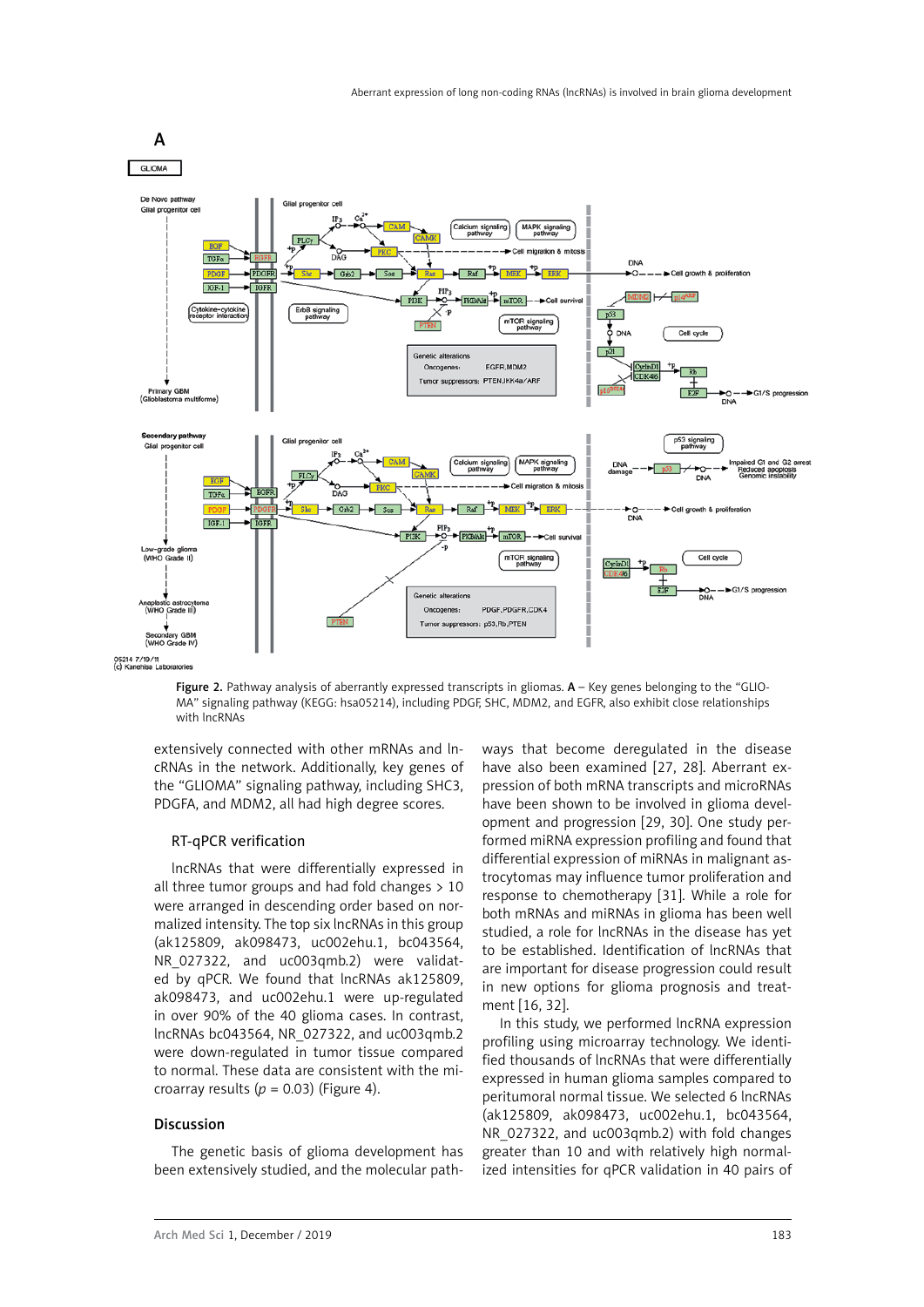

Down regulated diffgene sig pathway

Figure 2. Cont. B - Pathway-associated down-regulated mRNAs are provided. C - Pathway-associated up-regulated mRNAs are provided

gliomas and their surrounding tissue. We hypothesize that these lncRNAs may be potential biomarkers in glioma. Additionally, the lncRNA HULC may be useful as a biomarker capable of being detected in plasma [12].

One of the 6 lncRNAs that was extensively examined in this study, ak125809, was upregulated in tumor tissue. ak125809 is located on chr7 and has a length of 3854 nt. It is the natural antisense transcript of the gene encoding vasoactive intestinal peptide receptor 2 (VIPR2), also known as PACAP-R-3. VIPR2-mediated signal transduction results in glial cell proliferation, a process that is closely related to glioma formation and

B

C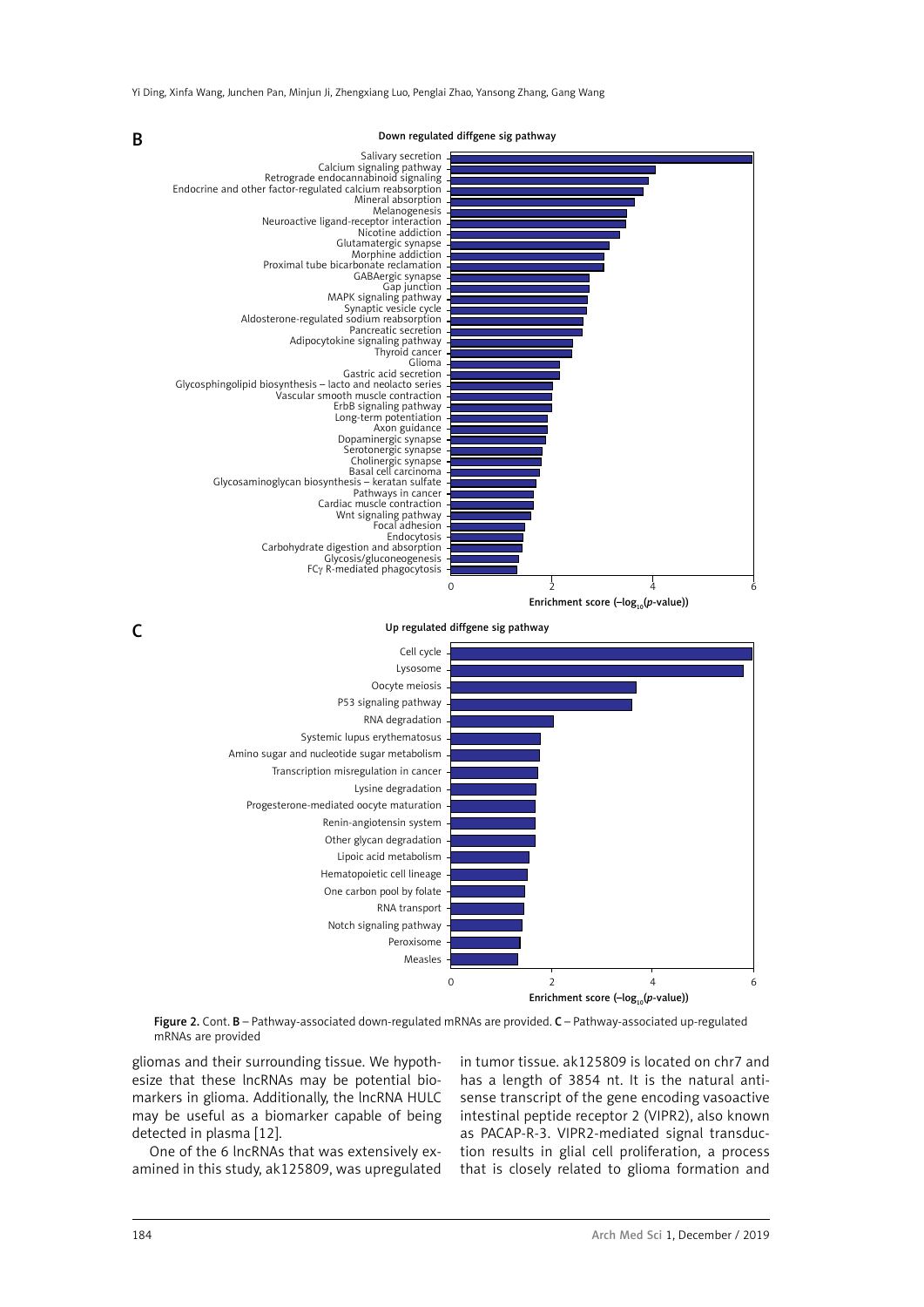

Figure 3. LncRNA-mRNA co-expression network: nodes with red cycle represent lncRNAs, nodes without cycle represent mRNAs, straight lines represent interactions between genes, purple represents increased expression, and blue represents decreased expression. The size of the node represents the degree; the higher the degree, the more genes interact with the particular node in the network

repair following neurological damage. Ak125809 may have an indirect relation to glioma proliferation due to its regulation of VIPR2 expression [33]. The lncRNA BC043564, located on chr1 with a length of 2022 nt, is the exon sense-overlapping transcript of the Kcn2a gene, which encodes one subtype of proliferation-related voltage-gated potassium ion channel [34]. The lncRNA ak098473, located on chrX with a length of 1658 nt, is the natural antisense transcript of the gene encoding synaptotagmin-like protein 4 (SYTL4). The lncRNA uc002ehu.1 is located on chr17 and has a length of 643 nt. NR\_027322 is located on chr10 with a length of 2427 nt. The biological function of the latter three lncRNAs is currently unknown.

We identified several oncogene-related lncRNAs in our microarray analysis. BC007968 was found to be significantly upregulated; it is a natural antisense transcript of cyclin-dependent kinase 4 (CDK4), a Ser/Thr protein kinase. Expression of CDK4 and its associated proteins, including D-type cyclins, p16 (INK4a), and Rb, has been shown to be important for glioma tumorigenesis; moreover, disruption of the p16INK4a-Cdk4-Rb pathway has been shown to be useful for glioma therapy [35, 36]. BC007968 is very likely to interfere with the p16INK4a-Cdk4-Rb pathway as a CDK4 antisense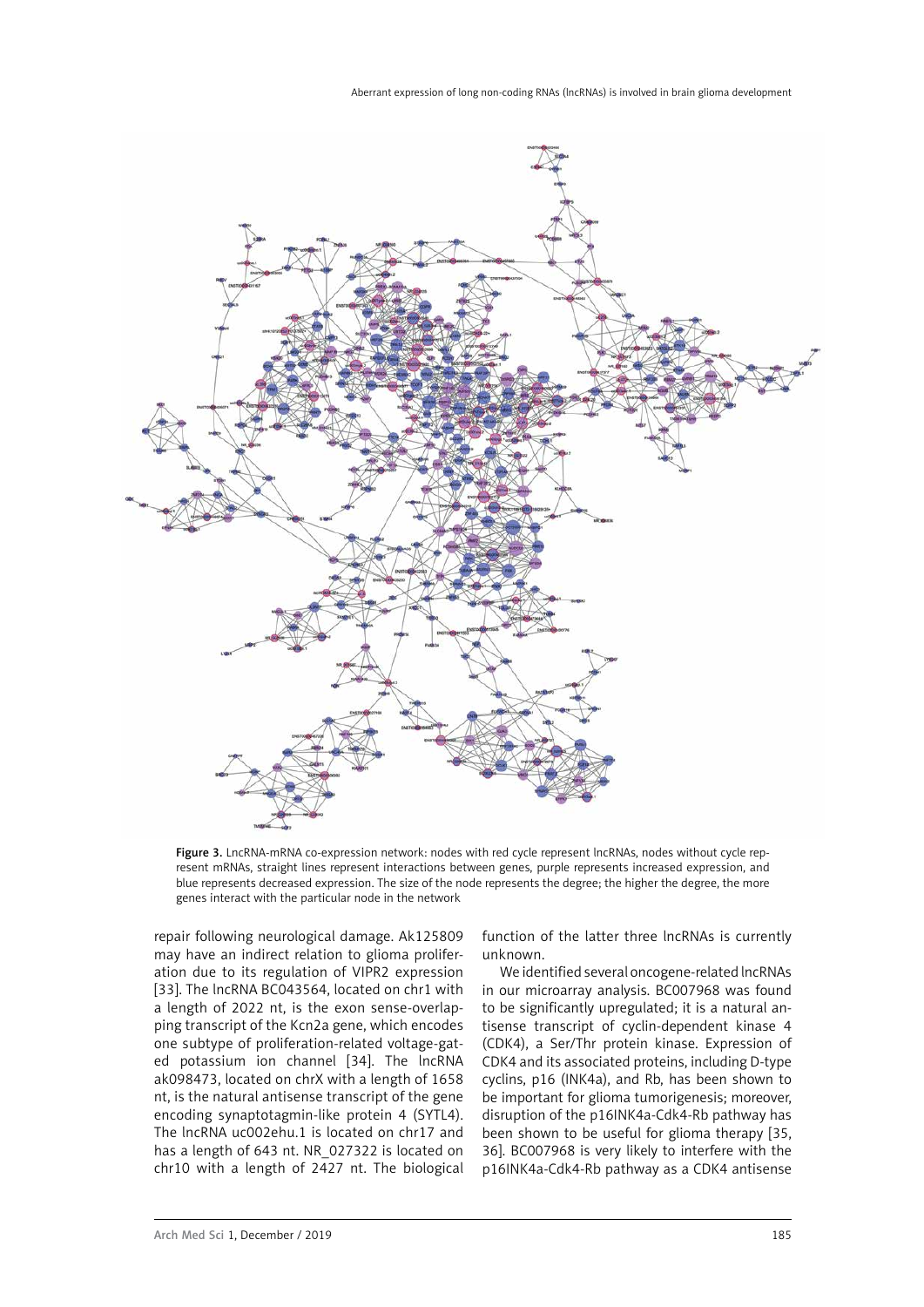Yi Ding, Xinfa Wang, Junchen Pan, Minjun Ji, Zhengxiang Luo, Penglai Zhao, Yansong Zhang, Gang Wang

| Table III. Degree was used to assess interactions in the lncRNA/mRNA network. This table is a collection of a series |  |
|----------------------------------------------------------------------------------------------------------------------|--|
| of key IncRNA/mRNAs                                                                                                  |  |

| Gene symbol     | Style | Regulation | <b>Degree</b> | Gene<br>symbol   | Style | Regulation       | Degree |
|-----------------|-------|------------|---------------|------------------|-------|------------------|--------|
| ENST00000425922 | Up    | LncRNA     | 13            | LOC729991        | Down  | <b>mRNA</b>      | 15     |
| ENST00000455568 | Down  | LncRNA     | 12            | NUDCD1           | Up    | <b>mRNA</b>      | 15     |
| ENST00000500949 | Down  | LncRNA     | 12            | <b>SNX32</b>     | Down  | m <sub>RNA</sub> | 14     |
| uc001xvi.2      | Up    | LncRNA     | 12            | TRAF3IP1         | Down  | m <sub>RNA</sub> | 14     |
| uc002ukg.2      | Up    | LncRNA     | 12            | KCNK7            | Down  | m <sub>RNA</sub> | 13     |
| uc003qmb.2      | Down  | LncRNA     | 11            | MORN1            | Down  | <b>mRNA</b>      | 13     |
| ENST00000502715 | Up    | LncRNA     | 11            | PALM2-<br>AKAP2  | Down  | <b>mRNA</b>      | 13     |
| ENST00000502999 | Up    | LncRNA     | 11            | PMP <sub>2</sub> | Up    | <b>mRNA</b>      | 13     |
| NR 028344       | Down  | LncRNA     | 11            | <b>PXK</b>       | Down  | <b>mRNA</b>      | 13     |
| uc002pgz.1      | Up    | LncRNA     | 11            | TXNRD3           | Up    | <b>mRNA</b>      | 13     |
| ENST00000450820 | Up    | LncRNA     | 11            | ZNF501           | Up    | <b>mRNA</b>      | 13     |



Figure 4. Comparison of microarray data and  $qPCR$  results.  $A - qPCR$  was used to verify expression of lncRNAs ak125809, ak098473, uc002ehu.1, bc043564, NR\_027322, and uc003qmb.2. B – Distribution of lncRNA expression levels were provided. All six lncRNAs of ak125809, ak098473, uc002ehu.1, bc043564, NR\_027322, and uc-003qmb.2 were validated by qPCR analysis in the 40 paired glioma and peritumoral tissues. Each histogram represents the average fold change (T/N) with logarithmic conversion. Error bars are indicative of standard deviation. Distribution of lncRNA expression

transcript and would be predicted to regulate glioma formation. The lncRNA BC008580 was also upregulated in glioma. This is an exon sense-overlapping transcript of glial cell line-derived neurotrophic factor (GDNF). Recent work has shown that GDNF is overexpressed in glioma, where it likely contributes to increased proliferation and metastasis [37, 38]. It is possible that the lncRNA BC008580 contributes to glioma development via regulation of GDNF. Taken together, our data support a role for lncRNAs in glioma tumorigenesis.

Interaction or co-expression networks can be generated based on multiple assays, including co-immunoprecipitation experiments [39] and gene function analyses [40]. We generated an lncRNA-mRNA expression network based on data from our microarray expression profiling. We determined Pearson correlation coefficients and selected highly correlated lncRNA-mRNA pairs to establish the network. The network indicated which lncRNAs might be responsible for regulation of specific mRNAs. While mRNAs seemed to directly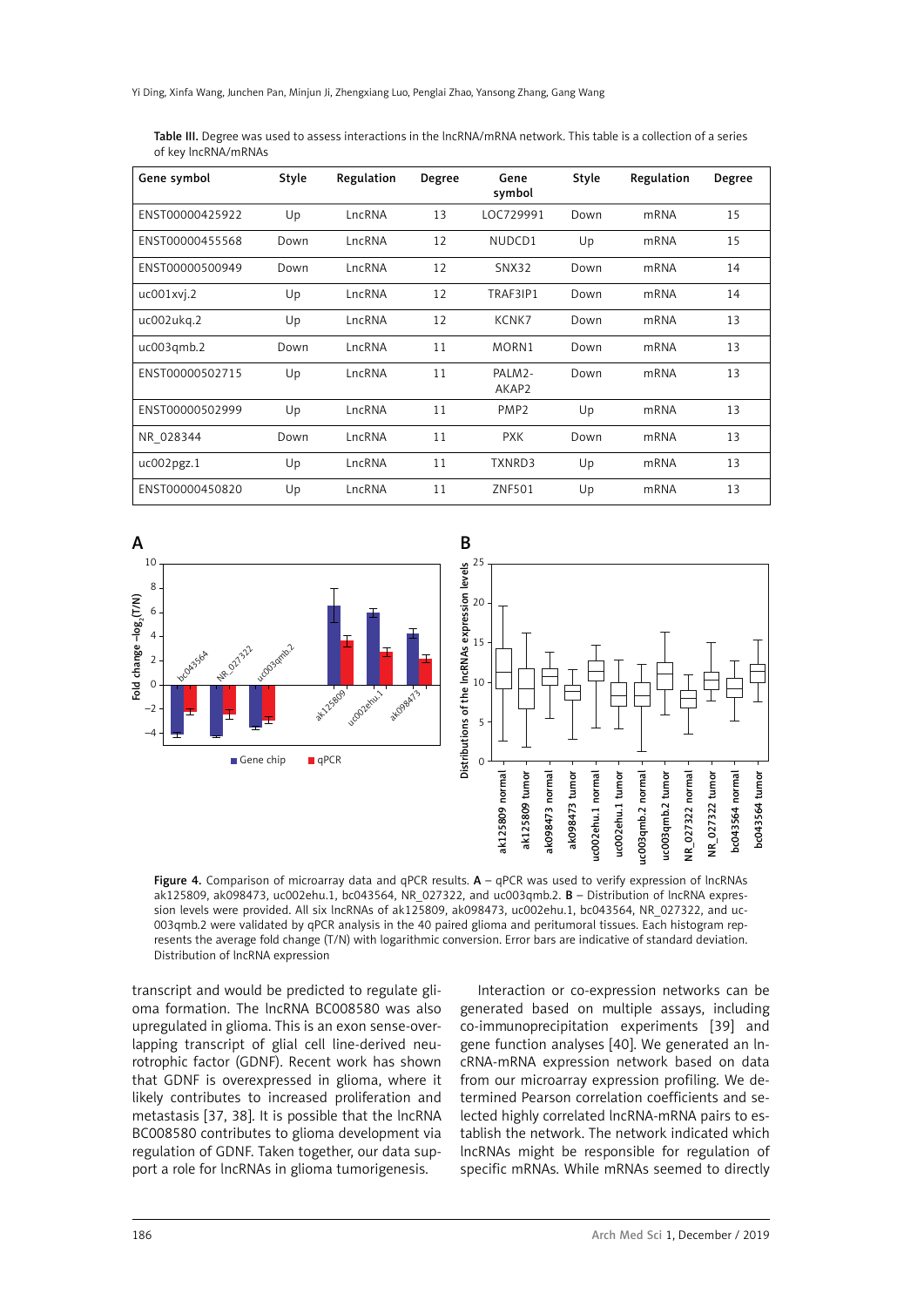influence tumorigenesis and disease malignancy, lncRNAs tended to have a more indirect effect, possibly via regulation of downstream mRNAs. Degree scores were assigned to molecules in the network, and those with the highest degree scores likely displayed the greatest extent of interaction. Through these analyses, we identified potential lncRNA-mRNA interactions. A better understanding of these interactions will likely help elucidate some key roles for lncRNAs in glioma.

We performed KEGG annotation of all mRNAs differentially expressed between glioma and normal tissue. Several pathways, including MAPK signaling, the Wnt pathway, p53 signaling, and the glioma pathway, were all found to be deregulated in the disease. Most of these pathways have been previously shown to influence glioma tumorigenesis and response to chemotherapy. For example, one study showed that down-regulation of Wnt2 and beta-catenin inhibited proliferation of malignant glioma [41]. Additionally, work by Johannessen *et al.* showed that activation of p53 by the MDM2 antagonist nutlin-3 improved sensitivity to chemotherapy treatment [42]. Of all pathways identified by KEGG analysis, the "Glioma" pathway (KEGG Pathway ID: hsa05214) particularly stood out [43–45]. Several genes belonging to this pathway, including PDGF, SHC, MDM2, and EGFR, have previously been shown to be important for glioma development [46, 47]. Many of these genes were also found to be differentially expressed in this study. Additionally, our lncRNA-mRNA co-expression network analysis showed that several of these genes correlate with particular lncRNAs. For example, shc3 correlated with uc002ukz.1, enst00000473644, and  $uc010ay$ ]. (correlation = 1, *p* < 0.01). Pdgfa correlated with enst00000502715 and NR\_022011. Mdm2 correlated with NR\_027873 and uc.208- (correlation = 1,  $p < 0.01$ ). We hypothesize that many of these lncRNAs regulate glioma formation by interfering with the expression of key factors in the "Glioma" pathway. We plan to test this hypothesis in future studies.

In this study, we identified differentially expressed lncRNAs in human glioma cases by both microarray profiling and qPCR validation. Importantly, data from both microarray and qPCR were consistent. We established an lncRNA-mRNA co-expression network to better understand the mechanisms of lncRNA action in the disease. We found lncRNA that may be associated with the pathogenesis of glioma, as a phenomenon, but the mechanism was not further explored, and whether it can be detected in blood and body fluids and become a biomarker is yet to be studied. The project team will further study this series of issues later. While this work provides a solid foundation, more research must be done to clearly define the molecular roles of lncRNAs in glioma development.

#### Acknowledgments

This work was supported by the Starting Fund for Young Scientists of Nanjing Public Health Bureau (QYK11126).

Yi Ding, Xinfa Wang and Junchen Pan have equal contuibute to this paper. Thanks to Mingjun Jis laboratory and their colleagues.

#### Conflict of interest

The authors declare no conflict of interest.

#### References

- 1. Patnaik A, Mishra SS, Senapati SB. Intraventricular glioblastoma multiforme mimicking meningioma and review of the literature. Asian J Neurosurg 2017; 12: 75-7.
- 2. Ohgaki H, Kleihues P. Epidemiology and etiology of gliomas. Acta Neuropathol 2005; 109: 93-108.
- 3. Zhong D, Ran J, Zhang X, et al. Syntenin is expressed in human gliomas and may correlate with tumor migration. Arch Med Sci 2015; 11: 1303-7.
- 4. Wilusz JE, Sunwoo H, Spector DL. Long noncoding RNAs: functional surprises from the RNA world. Genes Dev 2009; 23: 1494-504.
- 5. Zhao J, Sun BK, Erwin JA, Song JJ, Lee JT. Polycomb proteins targeted by a short repeat RNA to the mouse X chromosome. Science 2008; 322: 750-6.
- 6. Pandey RR, Mondal T, Mohammad F, et al. Kcnq1ot1 antisense noncoding RNA mediates lineage-specific transcriptional silencing through chromatin-level regulation. Mol Cell 2008; 32: 232-46.
- 7. Wang X, Arai S, Song X, et al. Induced ncRNAs allosterically modify RNA-binding proteins in cis to inhibit transcription. Nature 2008; 454: 126-30.
- 8. Beltran M, Puig I, Peña C, et al. A natural antisense transcript regulates Zeb2/Sip1 gene expression during Snail1-induced epithelial-mesenchymal transition. Genes Dev 2008; 22: 756-69.
- 9. Yu G, Yao W, Wang J, et al. LncRNAs expression signatures of renal clear cell carcinoma revealed by microarray. PLoS One 2012; 7: e42377.
- 10. Xu C, Yang M, Tian J, Wang X, Li Z. MALAT-1: a long non-coding RNA and its important 3' end functional motif in colorectal cancer metastasis. Int J Oncol 2011; 39: 169-75.
- 11. Birney E, Stamatoyannopoulos JA, Dutta A, et al. Identification and analysis of functional elements in 1% of the human genome by the ENCODE pilot project. Nature 2007; 447: 799-816.
- 12. Panzitt K, Tschernatsch MM, Guelly C, et al. Characterization of HULC, a novel gene with striking up-regulation in hepatocellular carcinoma, as noncoding RNA. Gastroenterology 2007; 132: 330-42.
- 13. Yuan SX, Yang F, Yang Y, et al. Long noncoding RNA associated with microvascular invasion in hepatocellular carcinoma promotes angiogenesis and serves as a predictor for hepatocellular carcinoma patients' poor recurrence-free survival after hepatectomy. Hepatology 2012; 56: 2231-41.
- 14. Bracken AP, Helin K. Polycomb group proteins: navigators of lineage pathways led astray in cancer. Nat Rev Cancer 2009; 9: 773-84.